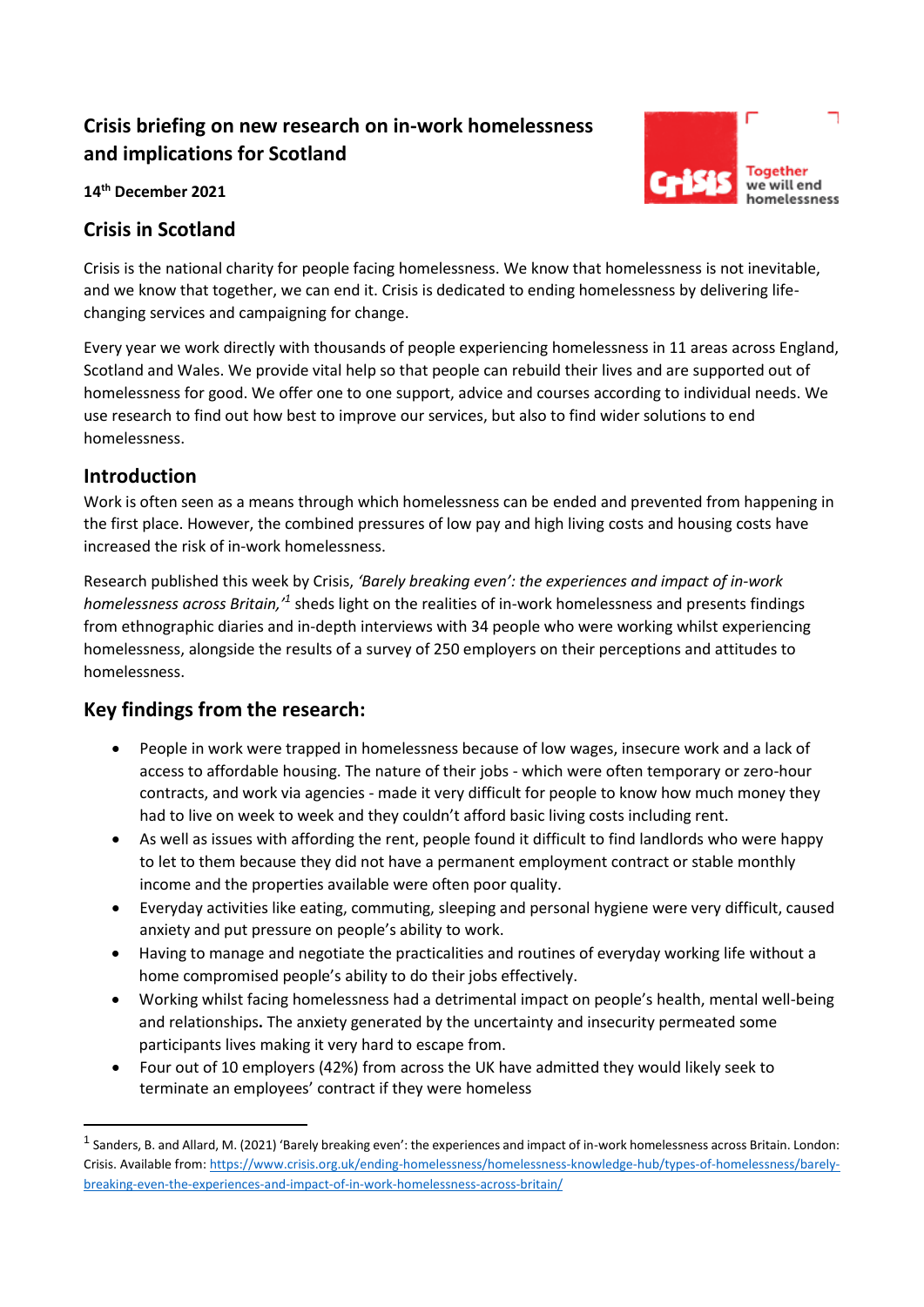- 44% of employers admitted they do not have any policies in place to support staff experiencing homelessness
- A further 47% said that it was likely that their organisation wouldn't know how to respond to an employee or prospective employee being homeless

### **Insecure, precarious, low-paid work**

Research participants were forced to remain working while homeless because of the pressures of being in precarious positions both in their housing and in the labour market. The uncertain and insecure nature of some participants' work, where they were not guaranteed minimum hours, made maintaining any financial security impossible and often resulted in them getting into debt, skipping on meals, not paying rent and giving up tenancies.

*"They just started to minimise, cut down on the shifts that they were allowing people to get. So yeah, it just, oh man, things just became even more impossible. I was used to not having any money but I was just going behind with the rent regularly and having to borrow etc and in the end I just knew that I was about to go really behind with the rent and it was going to be like a massive, it was just, I was going to be drowning and it was going to be impossible to get out of."*

### **High housing costs and lack of access**

The main pressure that most participants faced with finding somewhere new to live was struggling to afford a tenancy Accommodation in the private rented sector (PRS) was inaccessible because rents were too expensive despite participants being in work and it was difficult for people to afford the upfront costs associated with accessing private renting. It was also not uncommon for those participants in receipt of benefits in addition to their wages to be told by landlords they did not accept claimants as tenants. Some people's landlords were also reluctant to let to people on temporary contracts.

# *"it's no good having an apartment if I'm paying rent for it which I can't afford to pay and then I'm just miserable and can't live. It's no good having a roof over your head if you can't eat."*

### **The lived reality of working without a home**

Those that participated in the research slept in tents, cars, vans, sofas, floors, hostels and temporary accommodation as well as some people who slept rough at times. Being able to eat regularly and well could be a challenge for many people we spoke to. Many participants reported losing weight as a consequence of being in-work homeless.

Participants attending workplaces were expected to present themselves in a clean and orderly manner. As with sleeping and eating, being able to maintain their clothes and appearance without ready access to facilities was difficult and stressful for people experiencing in-work homelessness.

*"I'd have to walk all the way to [location] at 3:00 in the morning to go to work, because no buses and, so that was stressful waking up and not having to eat anything because of the noise. So I'd work all day with no food and then come home and have to walk back to [location]. So, it was stressful and I kept losing jobs because of it."*

### **The cost of living like this**

In-work homelessness harms people's health and mental well-being Being trapped in homelessness had a knock-on effect for people's future employability and ability to seek different or better forms of employment.

*"Normally I am fit and well but… two months ago I actually ended up getting really ill all of a sudden and had to get an operation, I had to get my gallbladder removed… I couldn't actually eat or drink anything or it would just come right back up… and with me being 19 at the time, being really young, normally obviously you don't get [gallstones] until you're 40, 50…"*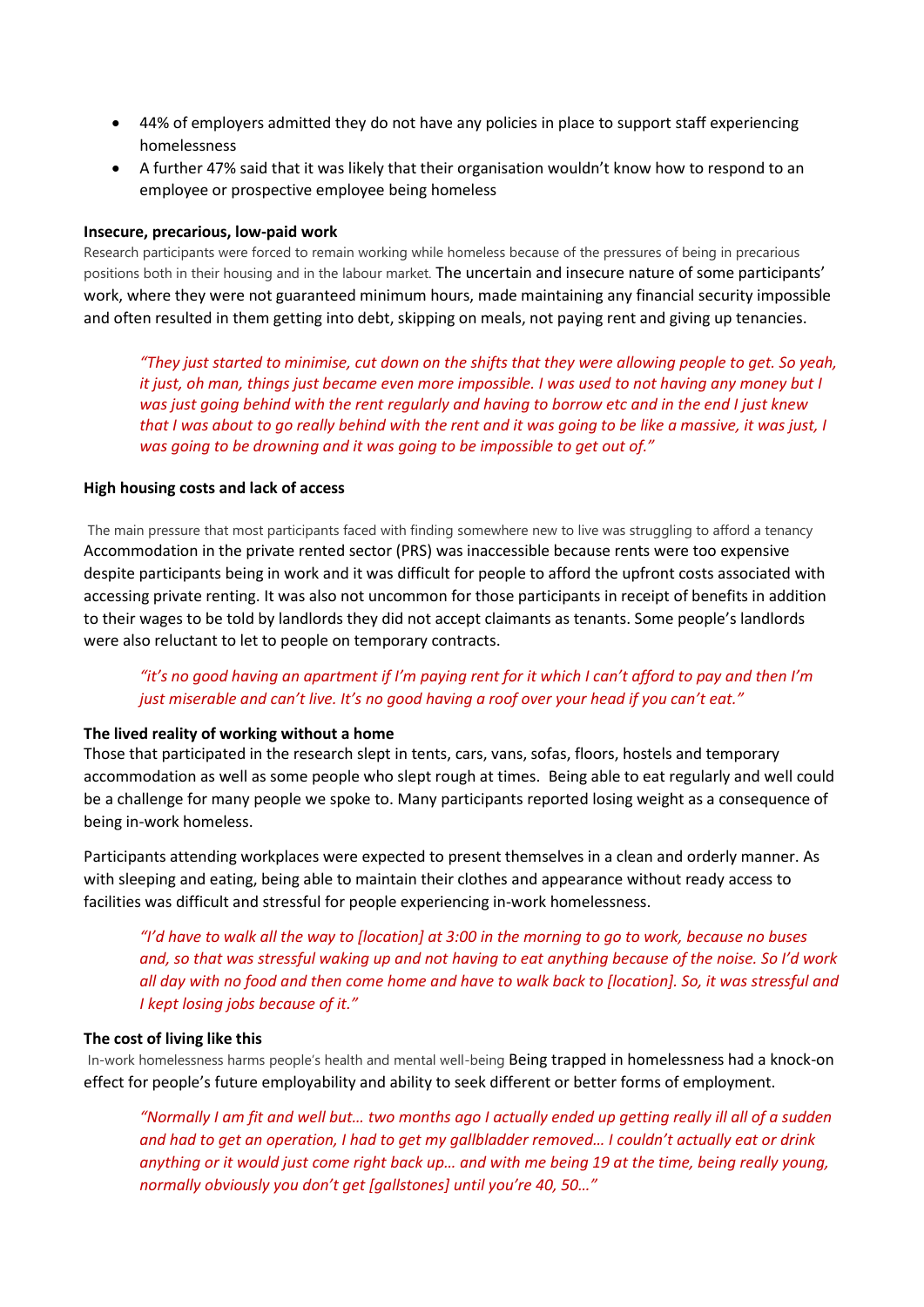Alongside the physical and mental health costs that come with the experience of in-work homelessness is what impact it can have on relationships with others.

*"I'm very careful to manage those relationships because you don't want to become a burden to anybody and you don't want to over stretch peoples' hospitality. Like if I'm staying with people, I tend to move on in three or four days."*

### **Employers' understanding of homelessness**

Responses by employers varied if they did learn about employees' situations – in some cases people lost their jobs when employers found out people were facing homelessness or had lost accommodation, in other cases employers were supportive regarding flexible working hours and pastoral care and offering loans.

*"What I'd also like is to be able to talk about it more openly without fear of judgement or discrimination. It eats away at you, always being on edge about how people will react."*

Worryingly, over two fifths (42%) said it was likely their organisation would seek to terminate an employee's contract if they were facing homelessness. Over half (58%) said it was likely homelessness would have a negative impact on a prospective employee's application and a detrimental effect on a current employee's job (56%).

# **Implications for Scotland**

# **Data collection**

Unlike England, **Scottish Government and Scottish local authorities do not publish data on either the employment status or the level of income of those approaching homelessness services.** This means it is not possible to identify the prevalence of those experiencing in-work homelessness in Scotland. The Scottish Government is reviewing the data collected by official homelessness HL1 statistics, which represents an opportunity to include employment status and income level.

# **Temporary accommodation costs**

Others in the sector have recently raised concerns about discrepancy in charges for Temporary Accommodation (TA) depending on whether or not someone is working, with those in employment sometimes being charged in excess of £300 per week.<sup>2</sup> Garry Burns from Homeless Action Scotland recently wrote:

"Working people being dissuaded from accessing homeless services has been an issue in Scotland for some time. We have anecdotal evidence to suggest this is happening in multiple local authorities across Scotland. The problem also affects people who are homeless and wanting to work, where they may be advised not to seek work or take a job offer due to not being able to afford the rent."<sup>3</sup>

Research commissioned by Social Bite in 2018 found that rent for TA ranged from £40 per week to £1,300 per week across all forms of accommodation and, in some local authority areas, could be as high as three

<sup>2</sup> Burns, G. (2021) *Garry Burns: Working homeless in Scotland.* Available from:

<https://www.scottishhousingnews.com/articles/garry-burns-working-homeless-in-scotland>  $3$  lbid.